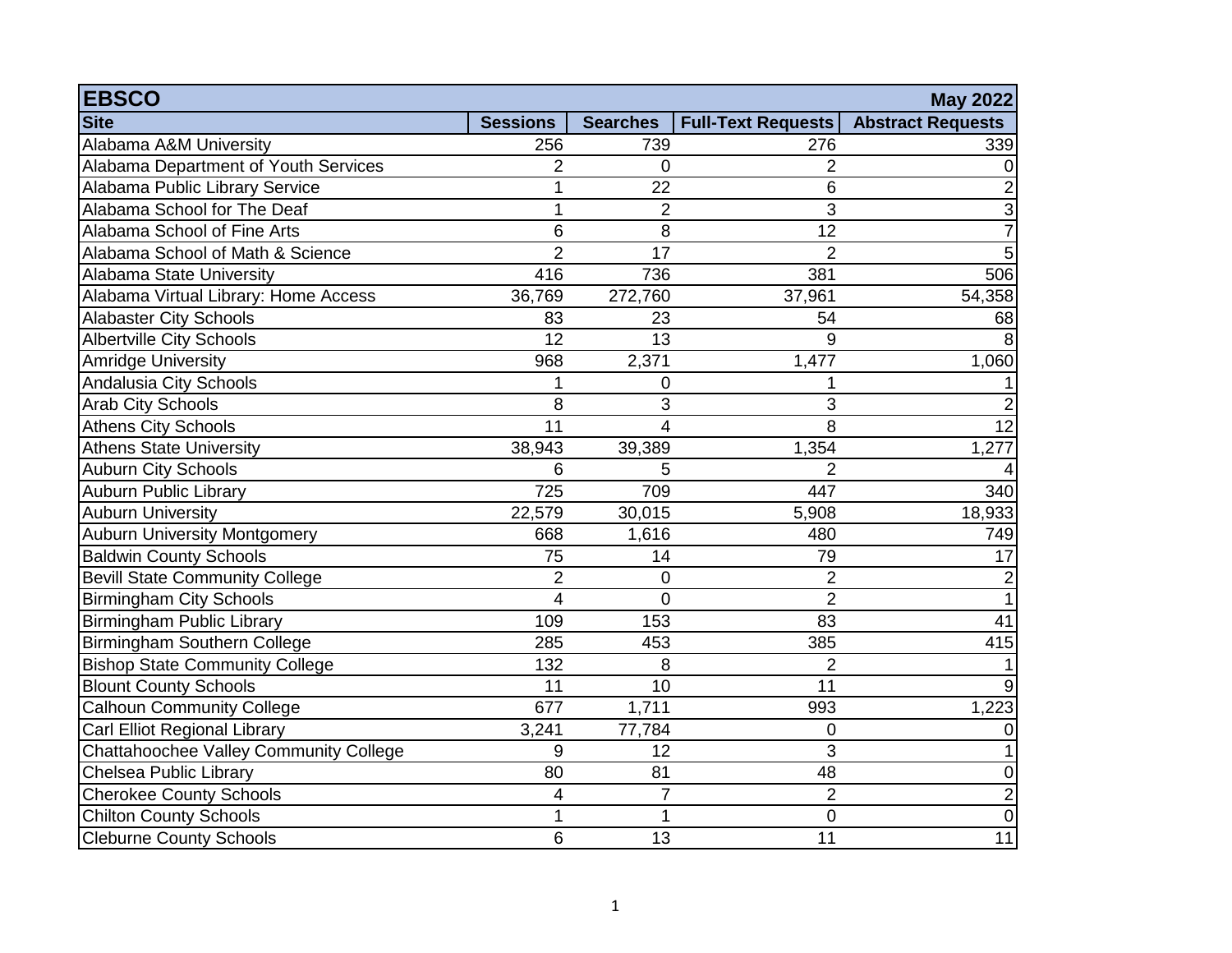| <b>Site</b>                               | <b>Sessions</b> | <b>Searches</b> | <b>Full-Text Requests</b> | <b>Abstract Requests</b> |
|-------------------------------------------|-----------------|-----------------|---------------------------|--------------------------|
| <b>Coastal Alabama Community College</b>  | 1,120           | 1,321           | 181                       | 212                      |
| <b>Colbert County Schools</b>             | 12              | $\overline{7}$  | 14                        |                          |
| <b>Conecuh County Schools</b>             | 1               | 0               |                           |                          |
| <b>Coosa County Schools</b>               | 1               | 0               | $\Omega$                  |                          |
| <b>Covington County Schools</b>           | 15              | 0               | 14                        | 13                       |
| <b>Dale County Schools</b>                | $\overline{2}$  | 0               | $\overline{2}$            | $\overline{2}$           |
| <b>Decatur City Schools</b>               | $\overline{2}$  | $\overline{0}$  | $\Omega$                  | $\overline{0}$           |
| <b>Dekalb County Schools</b>              | 16              | 21              | 13                        | 16                       |
| Drake State Community & Technical College | 65              | 73              | 101                       | 65                       |
| <b>Enterprise City Schools</b>            | $\overline{7}$  | 4               | 9                         | 9                        |
| <b>Enterprise State Community College</b> | 1               | 0               | $\Omega$                  |                          |
| <b>Fairfield City Schools</b>             | $\overline{1}$  | $\overline{1}$  | 3                         | 0                        |
| <b>Faulkner University</b>                | 1,905           | 3,236           | 1,519                     | 1,973                    |
| Florence-Lauderdale Public Library        | 4               | 0               | $\mathbf 0$               | 0                        |
| Fort Payne City Schools                   | 14              | 3               | 12                        | $\overline{12}$          |
| <b>Gadsden City Schools</b>               | 10              | 11              | 5                         | $\overline{2}$           |
| <b>Gadsden State Community College</b>    | 100             | 249             | 146                       | 165                      |
| <b>Geneva County Schools</b>              | 8               | 5               |                           | 0                        |
| <b>Hale County Schools</b>                | 1               | 0               | $\Omega$                  | $\overline{0}$           |
| <b>Harrison Regional Library</b>          | 19              | 60              | $\Omega$                  | 64                       |
| <b>Highlands College</b>                  | 226             | 687             | 405                       | 447                      |
| Homewood Public Library                   | 113             | 173             | 170                       | 59                       |
| <b>Hoover City Schools</b>                | 29              | 41              | 57                        | 46                       |
| <b>Hoover Public Library</b>              | $\overline{76}$ | 200             | 36                        | 289                      |
| <b>Houston County Schools</b>             | $\overline{12}$ |                 | 7                         | 11                       |
| Huntingdon College                        | 748             | 804             | 69                        | 191                      |
| <b>Huntsville City Schools</b>            | 17              | 8               | 11                        | 13                       |
| Huntsville-Madison County Public Library  | 86              | 170             | 6                         | 308                      |
| Irondale Public Library                   | $\overline{2}$  | 3               | 1                         |                          |
| Jacksonville City Schools                 | $\overline{2}$  | 1               | $\Omega$                  | $\Omega$                 |
| Jacksonville State University             | 5,563           | 9,743           | 2,278                     | 4,881                    |
| Jane B. Holmes Public Library             | 1               | 0               |                           | 0                        |
| Jasper City Schools                       | 5               | $\overline{2}$  | $\mathbf 0$               | $\Omega$                 |
| Jefferson County Library Cooperative      | 36              | 71              | 43                        | 27                       |
| Jefferson County Schools                  | 35              | 34              | 21                        | $\overline{28}$          |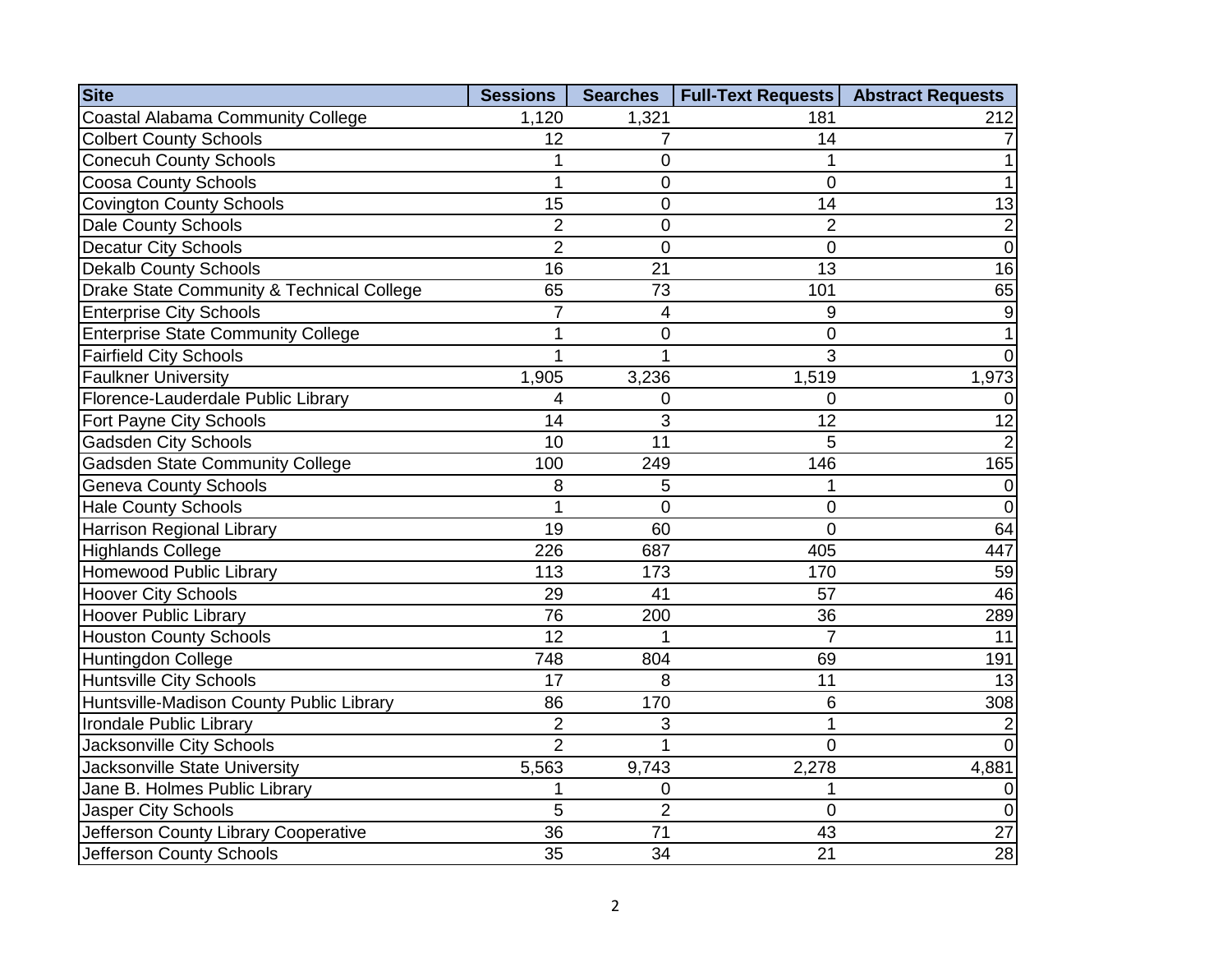| <b>Site</b>                           | <b>Sessions</b> |                | Searches   Full-Text Requests   Abstract Requests |                 |
|---------------------------------------|-----------------|----------------|---------------------------------------------------|-----------------|
| Jefferson State Community College     | 1,314           | 2,195          | 1,460                                             | 1,270           |
| <b>Lamar County Schools</b>           | 2               | 1              | 0                                                 | $\Omega$        |
| <b>Lauderdale County Schools</b>      | 11              | 12             | 11                                                | 11              |
| <b>Lawrence County Schools</b>        | $\overline{2}$  | 1              | $\mathbf 0$                                       | $\overline{0}$  |
| <b>Lawson State Community College</b> | 68              | 144            | 68                                                | 80              |
| <b>Lee County Schools</b>             | 8               | 18             | $6\phantom{1}$                                    | 16              |
| <b>Leeds Public Library</b>           | $\overline{1}$  | $\overline{0}$ | $\overline{0}$                                    | 0               |
| <b>Library Management Network</b>     | 83              | 35             | 21                                                | 46              |
| <b>Limestone County Schools</b>       | $\mathbf{1}$    | 1              | 0                                                 | $\mathbf 0$     |
| <b>Lowndes County Schools</b>         | 1               | 0              |                                                   | $\mathbf 0$     |
| Lurleen B. Wallace Community College  | 4               | 3              | 3                                                 | $\overline{2}$  |
| <b>Madison City Schools</b>           | 41              | 6              | 10                                                | $\overline{35}$ |
| <b>Marion County Schools</b>          | 11              | $\overline{2}$ | 13                                                | 12              |
| <b>Marshall County Schools</b>        | 1               | $\mathbf 0$    | $\overline{0}$                                    | $\overline{0}$  |
| <b>Miles College</b>                  | 15              | 11             | 13                                                | 36              |
| <b>Mobile County Schools</b>          | 110             | 169            | 120                                               | 112             |
| Mobile Public Library                 | 25,504          | 29,016         | 85,806                                            | 165,190         |
| Montgomery City-County Public Library | 59              | 104            | 57                                                | 23              |
| Moorer Branch Library                 | 9               | 9              | 10                                                | $\Omega$        |
| <b>Morgan County Schools</b>          | 18              | 17             | 16                                                | 16              |
| Muscle Shoals Public Library          | 8               | 8              | 4                                                 | $\Omega$        |
| Northeast Alabama Community College   | 657             | 1,443          | 848                                               | 1,071           |
| Oakwood University                    | 15              | 104            | 17                                                | 68              |
| O'Neal Public Library                 | 216             | 156            | 228                                               | 3               |
| <b>Oneonta City Schools</b>           | 10              | 0              | 7                                                 | 5               |
| <b>Opelika City Schools</b>           | 31              | $\overline{7}$ | 25                                                | $\overline{23}$ |
| <b>Oxford City Schools</b>            | 66              | 87             | 75                                                | 104             |
| <b>Ozark City Schools</b>             | $\overline{2}$  | $\overline{0}$ | 3                                                 |                 |
| Pelham City Schools                   | 49              | 67             | 50                                                | 64              |
| Pelham Public Library                 | 3               | $\overline{0}$ | $\overline{\mathbf{4}}$                           | 5               |
| Pell City Schools                     | 6               | 13             | $\mathbf 0$                                       | 13              |
| <b>Phenix City Schools</b>            | $\overline{2}$  | $\overline{0}$ | 1                                                 | 3               |
| <b>Pickens County Schools</b>         | $\overline{1}$  | $\overline{0}$ | $\overline{0}$                                    | $\overline{0}$  |
| <b>Piedmont City Schools</b>          | 21              | 18             | 15                                                | 16              |
| <b>Pike County Schools</b>            | 3               | 0              | 3                                                 | 3               |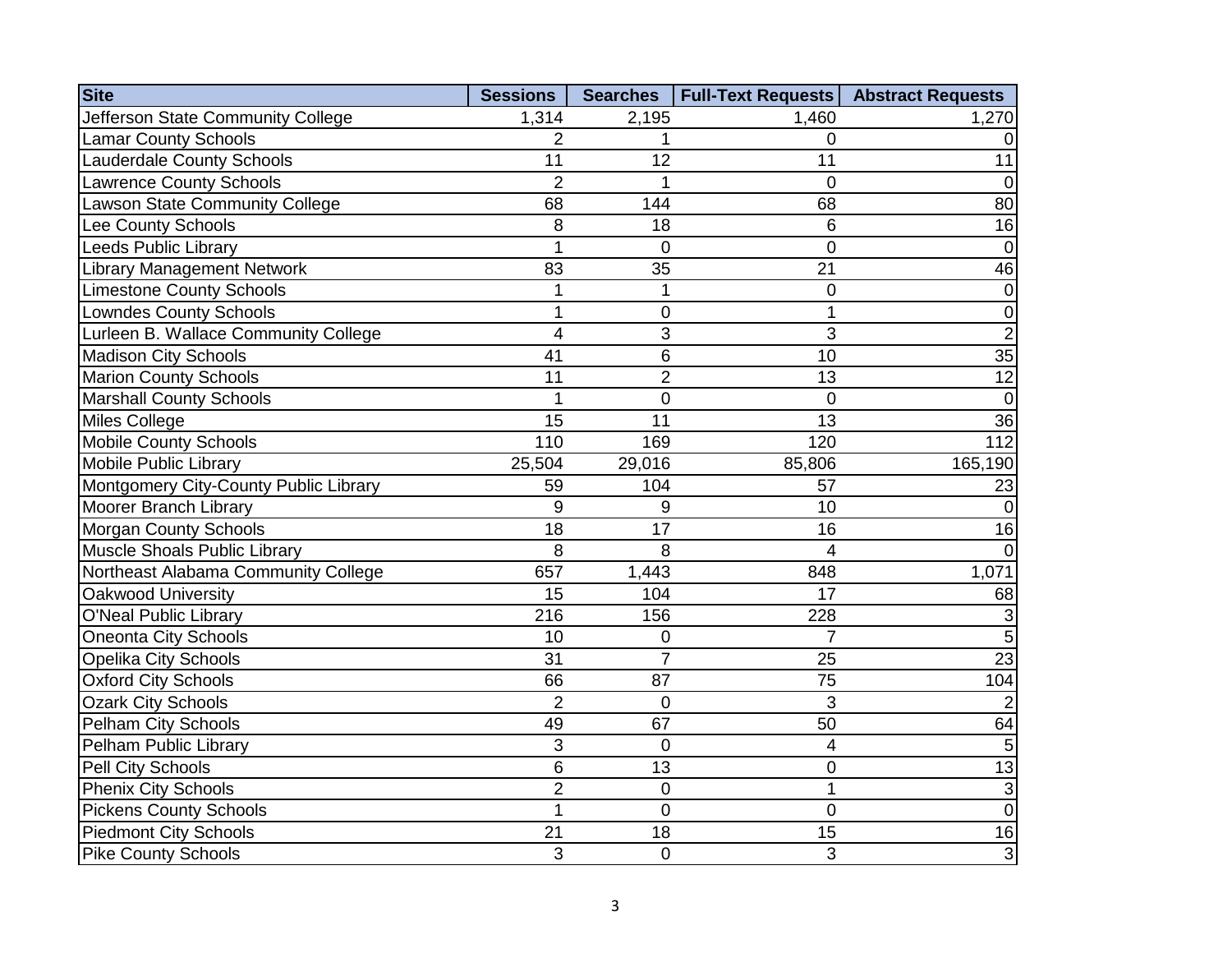| <b>Site</b>                             | <b>Sessions</b>         | <b>Searches</b> | <b>Full-Text Requests</b> | <b>Abstract Requests</b> |
|-----------------------------------------|-------------------------|-----------------|---------------------------|--------------------------|
| <b>Pike Road City Schools</b>           |                         | 0               |                           |                          |
| <b>Russell County Schools</b>           | $\overline{2}$          | $\overline{0}$  | $\overline{2}$            | $\overline{0}$           |
| <b>Samford University</b>               | 3,473                   | 8,163           | 2,295                     | 4,936                    |
| <b>Saraland Public Library</b>          | 5                       | 5               | 11                        | $\pmb{0}$                |
| <b>Shelby County Schools</b>            | 4                       | $\pmb{0}$       | $\overline{2}$            | 4                        |
| <b>Shelton State Community College</b>  | $\overline{4}$          | 5               | 3                         | $\overline{\mathbf{4}}$  |
| <b>Snead State Community College</b>    | 32                      | 42              | 8                         | 10                       |
| Southern Union State Community College  | 18                      | 52              | 11                        | 13                       |
| Spring Hill College                     | 382                     | 692             | 385                       | 324                      |
| St. Clair County Schools                | $\overline{2}$          | $\overline{0}$  | $\mathbf 0$               | $\Omega$                 |
| Talladega College                       | 75                      | 100             | 19                        | 27                       |
| <b>Talladega County Schools</b>         | $\overline{2}$          | 3               | $\overline{7}$            | 5                        |
| <b>Tallapoosa County Schools</b>        | $\overline{3}$          | $\overline{15}$ | 3                         | $\overline{7}$           |
| <b>Tallassee City Schools</b>           | $\overline{13}$         | 25              | 18                        | 16                       |
| <b>Trenholm State Community College</b> | 693                     | 2,537           | 4                         |                          |
| <b>Troy University</b>                  | 13,769                  | 35,390          | 14,631                    | 17,457                   |
| Troy University - Montgomery            | $\overline{2}$          | 5               | 1                         | 4                        |
| <b>Trussville City Schools</b>          | 28                      | 8               | 26                        | $\overline{25}$          |
| <b>Trussville Public Library</b>        | 61                      | 55              | 40                        | $\overline{7}$           |
| <b>Tuscaloosa County Schools</b>        | 27                      | 11              | 35                        | 33                       |
| <b>Tuscaloosa Public Library</b>        | 3                       | $\mathbf 0$     | 3                         | $\overline{0}$           |
| <b>Tuskegee University</b>              | 21                      | 8               | 1                         | $\overline{0}$           |
| <b>U.S. Sports Academy</b>              | 476                     | 1,209           | 741                       | 709                      |
| University of Alabama                   | 25,706                  | 41,372          | 15,569                    | 24,345                   |
| University of Alabama Birmingham        | 3,306                   | 4,789           | 3,049                     | 4,725                    |
| University of Alabama Huntsville        | 990                     | 2,685           | 1,058                     | 1,233                    |
| University of Mobile                    | 205                     | 537             | 187                       | 265                      |
| University of Montevallo                | 1,648                   | 3,973           | 1,392                     | 1,889                    |
| University of North Alabama             | 16,295                  | 19,893          | 3,111                     | 5,535                    |
| University of South Alabama             | 6,484                   | 13,121          | 5,270                     | 8,834                    |
| University of West Alabama              | 3,113                   | 9,633           | 4,153                     | 4,839                    |
| Vestavia Hills City Schools             | 15                      | 3               | 9                         | 7                        |
| <b>Walker County Schools</b>            | 3                       | $\overline{0}$  | 3                         | $\pmb{0}$                |
| <b>Wallace Community College</b>        | 5                       | 10              | 4                         | $\,6\,$                  |
| <b>Wallace Community College Selma</b>  | $\overline{\mathbf{4}}$ | 5               | $\mathbf{1}$              | $\mathbf 1$              |